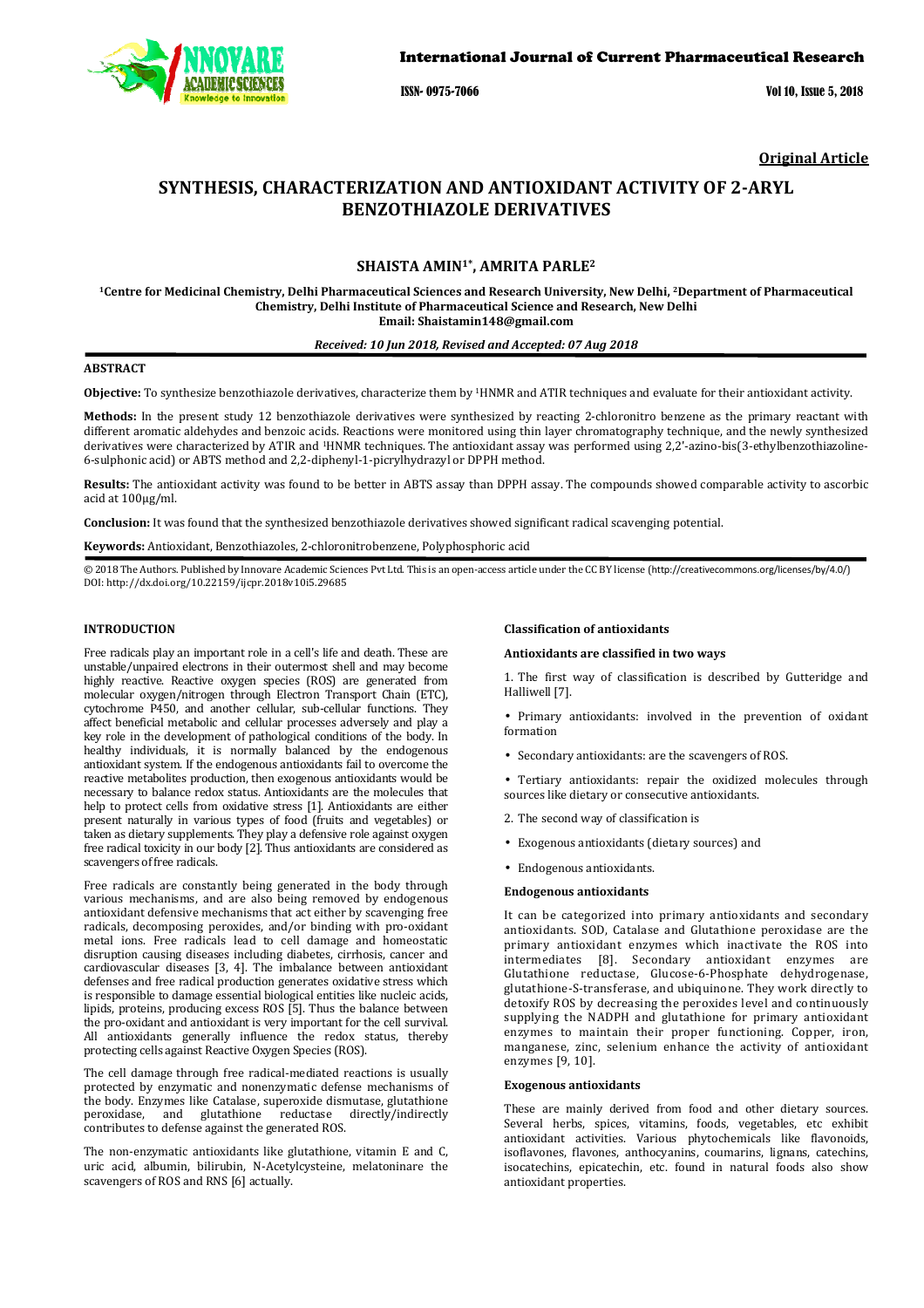# **MATERIALS AND METHODS**

### **Experimental**

All chemicals and solvents were supplied by Sigma Aldrich, Merck, and CDH under a certificate of purity. The melting range of the synthesized compounds was measured by Scientech-2211 digital auto melting/ boiling point apparatus. Proton magnetic resonance ( <sup>1</sup>HNMR) spectra were recorded on Bruker 400 MHz NMR spectrometer using CDCl<sub>3</sub> as a solvent. Chemical shifts were reported in parts per million relative to internal standard tetramethylsilane (TMS). IR spectra were recorded on Bruker-Alpha 1005151/06 ATIR spectrophotometer.

Reaction progress was checked by TLC using Merck Silica gel 60 F-254 coated glass plates. The solvent system used was n-Hexane: Ethyl acetate in the ratio of 2:3.

### **Synthetic procedures: [11, 12]**

## **Step I: For the synthesis of 2-aminothiophenol**

A clear solution of sodium sulphide nonahydrate (4.8g, 0.02M) in water (20 ml) was prepared. 2-chloronitrobenzene (1.28g, 0.008M) was added to it in one single portion, and the mixture was refluxed for 8 h. After 4 h, a small amount of yellow colored oil appeared in the reaction mixture due to the formation of 2-chloroaniline as the by-product. The reaction mixture was cooled after 8 h and then extracted with ether to remove 2-chloroaniline. The aqueous layer containing sodium salt of 2-aminothiophenol was saturated with sodium chloride and then acidified with glacial acetic acid. Addition of acetic acid should be done carefully to get the maximum yield of 2-aminothiophenol.



#### **Step II: For the synthesis of benzothiazoles**

### • **Using 2-aminothiophenol and benzoic acid (Scheme I)**

Equimolar quantities of 2-aminothiophenol and substituted benzoic acid were added to 15g of polyphosphoric acid and refluxed for 4 hr at 220˚C. The reaction mixture was cooled and poured into a large volume of rapidly stirred ice cold water. The slurry was made alkaline with 50% sodium hydroxide solution. The progress of the reaction was monitored by TLC, using n-Hexane: Ethyl acetate in the ratio of 2:3 as the mobile phase. During the basification, ice was added to prevent an excessive rise in temperature. The crude product was obtained by extracting the reaction mixture with toluene and subsequent evaporation of the solvent in a rotary vacuum evaporator followed by recrystallization from ethanol.





#### • **Using 2-aminothiophenol and benzaldehyde**

Equimolar quantities of 2-aminothiophenol (1.25 g, 10 mmol) and the appropriate aldehyde (10 mmol) in glycerol (10 ml) were heated until a clear solution was obtained and then left at room temperature for 0.5–5 h (TLC control). The reaction mixture was quenched with water, and the resulting solid product was collected by filtration, dried and recrystallized from ethanol to afford final compounds.



Scheme II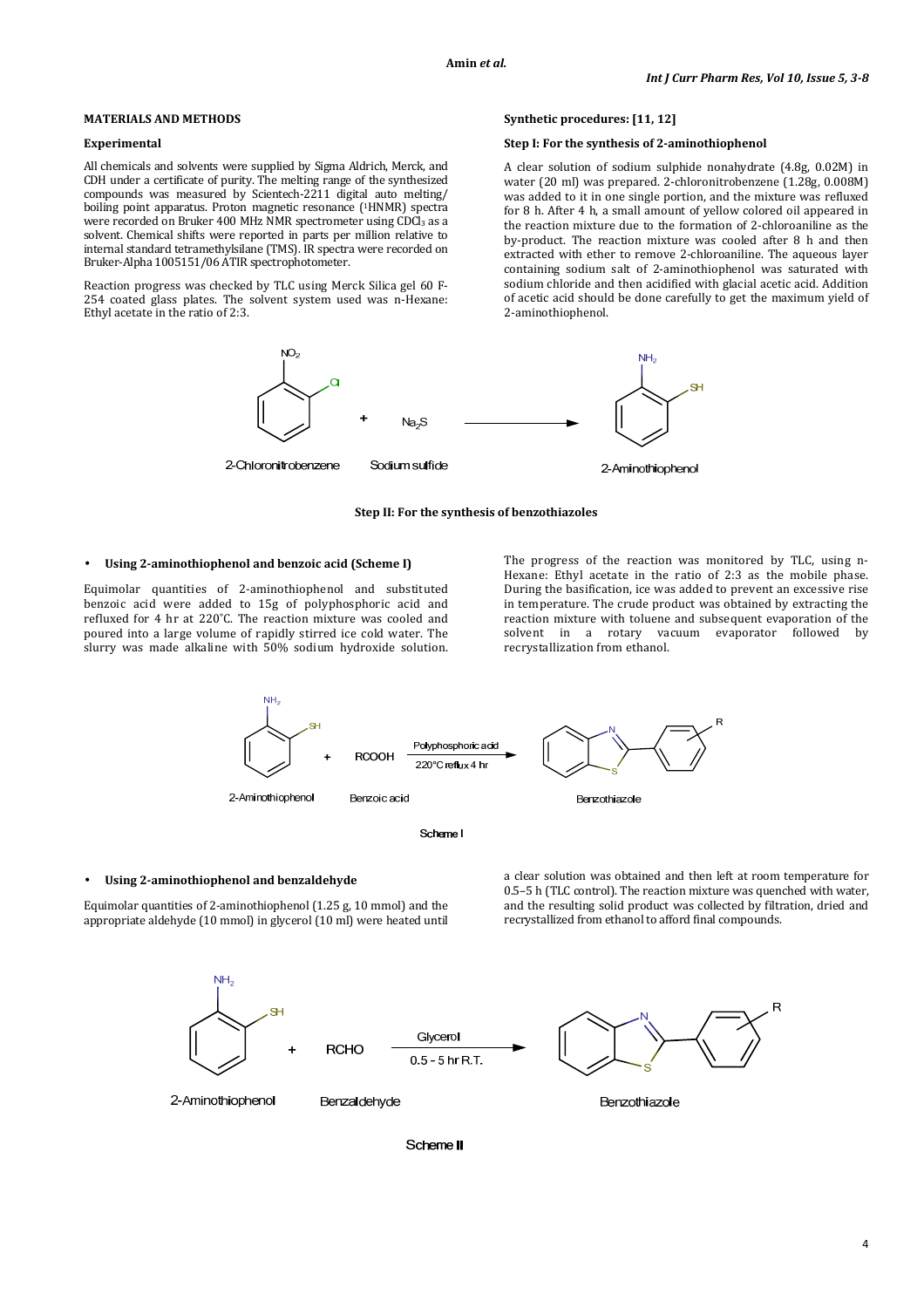# **Amin** *et al.*

**Table 1: List of synthesized compounds** 

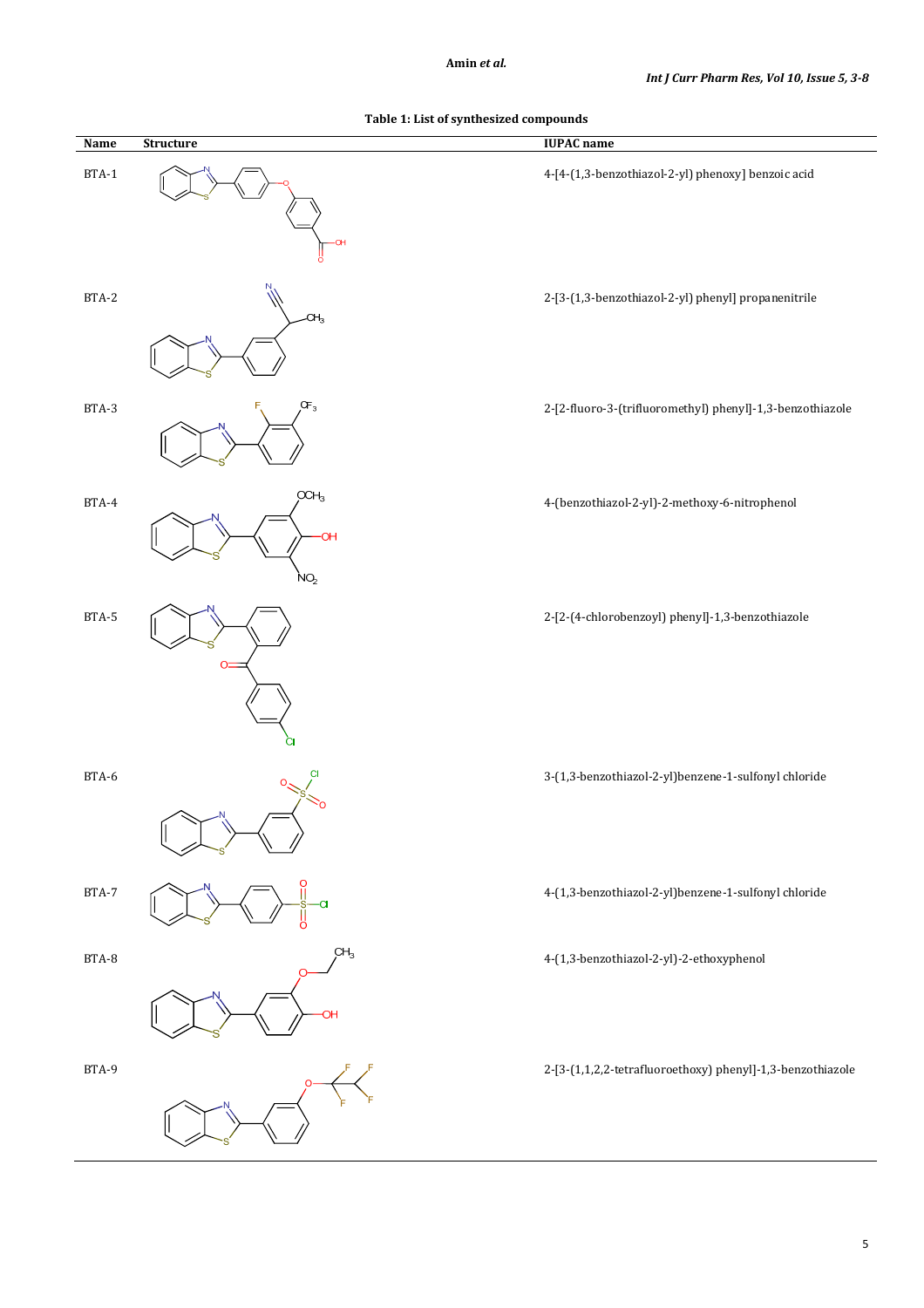

**Table 2: Physical data of synthesized compounds** 

| Name          | Molecular formula              | Molecular weight | Melting point $(°C)$ | Yield (%) | Solubility                          |
|---------------|--------------------------------|------------------|----------------------|-----------|-------------------------------------|
| BTA-1         | $C_{20}H_{12}NO_3S$            | 347.39           | 121-123              | 62        | Chloroform, DMSO, Ethanol, Methanol |
| BTA-2         | $C_{16}H_{12}N_2S$             | 264.34           | 114-120              | 71        | Chloroform, DMSO, Ethanol           |
| BTA-3         | $C14H7F4NS$                    | 298              | 115-120              | 74        | Chloroform, DMSO, Ethanol, Methanol |
| BTA-4         | $C_{14}H_{10}N_{2}O_{4}S$      | 303.31           | 118-121              | 56        | Chloroform, DMSO, Ethanol, Methanol |
| BTA-5         | $C_{20}H_{12}CINOS$            | 349.83           | 115-117              | 82        | Chloroform, DMSO, Ethanol, Methanol |
| BTA-6         | $C_{13}H_{18}CINO_2S_2$        | 309.79           | 116-121              | 65        | Chloroform, DMSO, Ethanol           |
| BTA-7         | $C_{13}H_{18}CINO_2S_2$        | 309.79           | 117-119              | 83        | Chloroform, DMSO, Ethanol, Methanol |
| BTA-8         | $C_{15}H_{13}NO_{2}S$          | 271.22           | 125-127              | 70        | Chloroform, DMSO, Ethanol, Methanol |
| BTA-9         | $C_1$ <sub>5</sub> $H_8F_4NOS$ | 327.3            | 112-116              | 56        | Chloroform, DMSO, Ethanol, Methanol |
| <b>BTA-10</b> | $C14H7ClF3NS$                  | 313.73           | 115-119              | 70        | Chloroform, DMSO, Ethanol, Methanol |
| <b>BTA-11</b> | $C_{13}H_8N_2O_2S$             | 256.28           | 116-118              | 54        | Chloroform, DMSO, Ethanol, Methanol |
| <b>BTA-12</b> | $C_{14}H_{11}NO_2S_2$          | 289.37           | 120-125              | 69        | Chloroform, DMSO, Ethanol, Methanol |

# **Anti-oxidant activity**

The anti-oxidant assay was performed by the method of Mensor *et al.*  [13]

### **DPPH assay**

The DPPH radical is one of the few stable organic nitrogen radicals, which bears a deep purple color. It is commercially available. Because of a strong absorption band centered at about 520 nm, the DPPH radical has a deep violet color in solution, and it becomes colorless or pale yellow when neutralized. This assay is based on the measurement of the reducing ability of anti-oxidants towards DPPH. The ability can be evaluated by electron spin resonance (EPR) or by measuring the decrease in its absorbance. Anti-oxidant assays are based on the loss of the DPPH color at 517 nm after reaction with the test compounds; the reaction is monitored by UV-Visible spectrophotometer.

### **Procedure**

0.01m solution of DPPH was prepared in methanol. Methanolic solutions of all the compounds in the following concentration ranges were prepared (40µg/ml, 60µg/ml, 80µg/ml and 100µg/ml). Similarly, solutions of ascorbic acid in the same concentration range were prepared. 1 ml of DPPH solution was added to 1 ml of the sample solution and to ascorbic acid as well. The volume was finally made up to 3 ml using methanol. The test tubes containing the assay mixture were kept at a dark and cool place for 30 min. Immediately after incubation the absorbance of the DPPH solution, blank (methanol), samples and ascorbic acid containing DPPH reagent were recorded at 517 nm on a UV-VIS spectrophotometer. The antioxidant activity was measured using the formula.

% Scavenging or Inhibition =  $[(A_0-A_s)/A_0]^*100$ 

Where,

Ao= Absorbance of the DPPH solution without sample

As= Absorbance of DPPH solution with sample

### **ABTS assay**

The assay is based on the ability of different compounds to scavenge 2, 2-azino-bis (ethylbenzthiazoline-6-sulfonic acid) radical cation. ABTS radicals have a characteristic absorbance at 734 nm. This absorbance decreases when the radical is reduced by any antiradical compound. The decrease in the absorbance can be measured using a UV-VIS spectrophotometer at 734 nm.

### **Procedure**

7 mmol ABTS stock solution in water was prepared. To it 2.45 mmol solution of potassium persulfate was added in 1:1 ratio (volume/volume). This reaction mixture was left undisturbed in a dark place for about 16 h for generation of the radicals. This solution was further diluted using methanol so that it has a stable absorbance of 0.700±0.05 at 734 nm. Methanolic solutions of all compounds including ascorbic acid were prepared in the concentration ranges of 40µg/ml, 60µg/ml, 80µg/ml and 100µg/ml. To 0.1 ml of the test solutions, 1 ml of distilled ABTS solutions were added. Absorbance of the test and the standard solutions were taken immediately at 734 nm. The antioxidant activity of the samples was determined using the equation

% E =  $[(A_c-A_t)/A_c]^*$  100,

Where,

E= Anti-oxidant activity

Ac=Absorbance of the ABTS stock solution

 $A_t$ = Absorbance of the test compounds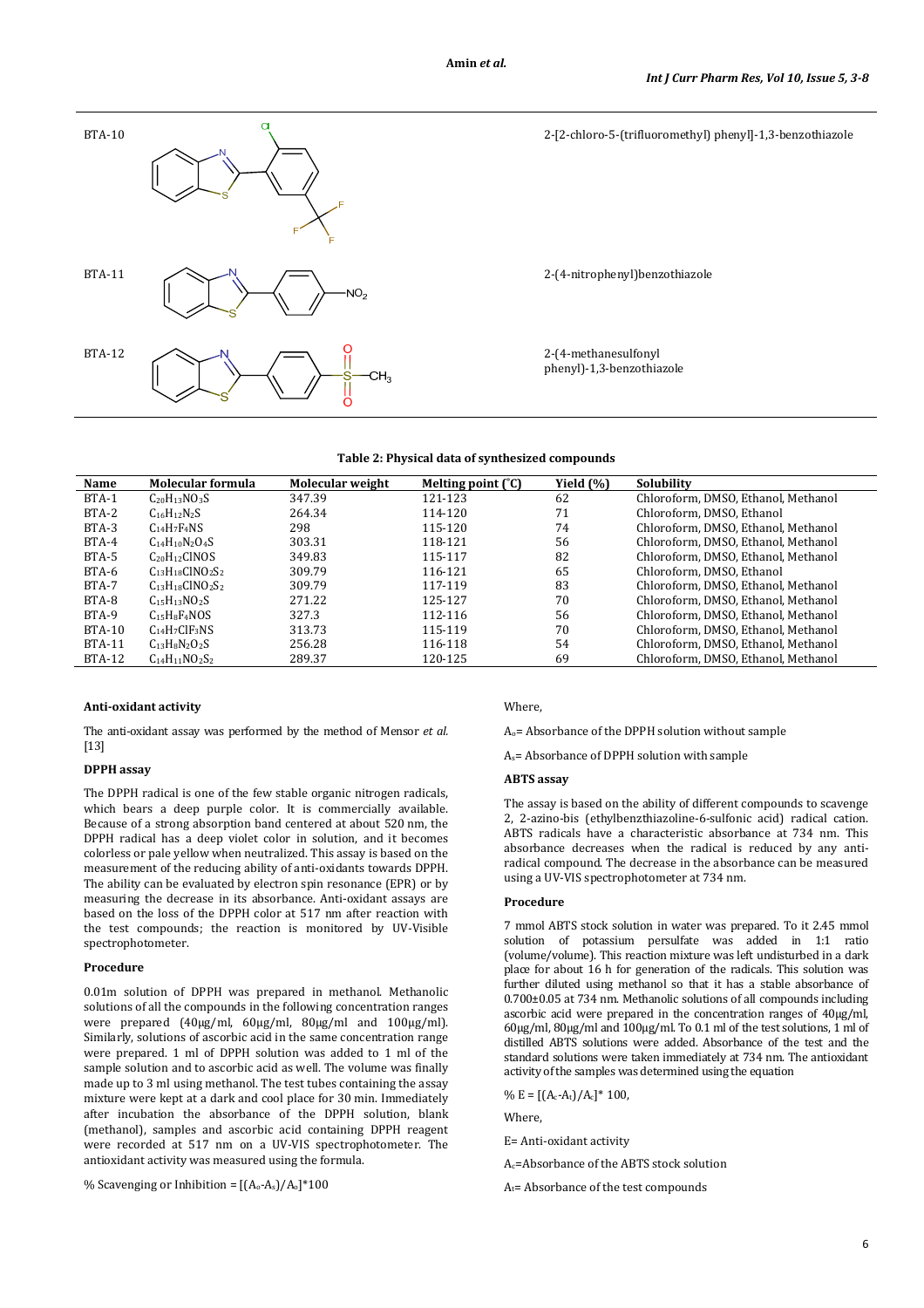# **RESULTS AND DISCUSSION**

# **Table 3: Spectral study of synthesized compounds**

| Name  | IR spectra data                                                                                    | <sup>1</sup> HNMR spectra data (CDCl <sub>3</sub> )                                     |
|-------|----------------------------------------------------------------------------------------------------|-----------------------------------------------------------------------------------------|
| BTA-1 | 1710.98 $v$ (C=0), 1690.08 $v$ (C=N), 1515.41 $v$ (C-C), 1411.45 $v$ (C=C),                        | 811.0 (s, 1H, COOH), 8.32-8.00 (m, 4H, Ar-H), 7.55 (t, 2H, Ar-                          |
|       | 1058.96 v (C-O-C), 754.78 v (Ar C-H), 686.54 v (C-S)                                               | H), 7.45 (d, 2H, Ar-H), 7.13 (d, 2H, Ar-H), 6.72 (d, 2H, Ar-H)                          |
| BTA-2 | 2303.91 v (C=N),1665.11 v (C=N), 1585.15 v (C-C), 1431.68 v (C=C),                                 | δ 8.20-8.05 (d, 2H, Ar-H), 7.52 (t, 2H, Ar-H), 7.33-6.99 (m, 4H,                        |
|       | 759.19 v (Ar C-H), 645.11 v (C-S)                                                                  | Ar-H), 3.46 (m, 1H, CH), 1.57 (d, 3H, CH <sub>3</sub> )                                 |
| BTA-3 | $1607.75$ v (C=N), 1515.50 v (C-C), 1465.28 v (C=C), 1050.58 v (C-F),                              | δ 8.25-8.12 (d, 2H, Ar-H), 7.56 (t, 2H, Ar-H), 7.46 (d, 1H, Ar-                         |
|       | 745.14 v (Ar C-H), 692.81 v (C-S)                                                                  | H), 7.34 (d, 1H, Ar-H), 7.02 (t, 1H, Ar-H)                                              |
| BTA-4 | $3376.99$ v (OH), 1615.35 v (C=N), 1549.28 v (C-C), 1468.13 v (C=C),                               | δ 8.32-8.00 (d, 2H, Ar-H), 7.88 (s, 1H, Ar-H), 7.52 (t, 2H, Ar-                         |
|       | 1318.19 v (C-N), 1041.48 v (C-O-C), 799.98 v (Ar C-H), 672.07 v (C-S)                              | H), 7.25 (s, 1H, Ar-H), 5.08 (s, 1H, OH), 3.99 (s, 3H, CH <sub>3</sub> )                |
| BTA-5 | 1801.85 v (C=O), 1650.31 v (C=N), 1515.40 v (C-C), 1435.28 v (C=C),                                | δ 8.03-8.00 (d, 2H, Ar-H), 7.85 (d, 1H, Ar-H), 7.70 (d, 2H, Ar-                         |
|       | 756.63 v (Ar C-H), 722.64 v (C-Cl), 692.40 v (C-S)                                                 | H), 7.59-7.32 (m, 7H, Ar-H)                                                             |
| BTA-6 | 1610.16 v (C=N), 1544.62 v (C-C), 1409.12 v (C=C), 1199.10 v (SO2Cl),                              | δ 8.32-8.05 (m, 3H, Ar-H), 7.72 (d, 1H, Ar-H), 7.69 (d, 1H, Ar-                         |
|       | 796.71 v (Ar C-H), 679.41 v (C-S)                                                                  | $H$ ), 7.55 (m, 3H, Ar-H)                                                               |
| BTA-7 | 1605.61 $\nu$ (C=N), 1506.82 $\nu$ (C-C), 1439.52 $\nu$ (C=C), 1204.16 $\nu$ (SO <sub>2</sub> Cl), | δ 8.15 (d, 1H, Ar-H), 8.12 (d, 1H, Ar-H), 7.99 (d, 2H, Ar-H),                           |
|       | 754.50 v (Ar C-H), 670.11 v (C-S)                                                                  | 7.72 (d, 2H, Ar-H), 7.54 (t, 2H, Ar-H)                                                  |
| BTA-8 | 3367.45 v (OH), 1601.01 v (C=N), 1508.41 v (C-C), 1437.38 v (C=C),                                 | δ 8.59-8.05 (d, 2H, Ar-H), 7.49 (d, 2H, Ar-H), 6.97-6.68 (m, 3H,                        |
|       | 1039.98 v (C-O-C), 750.17 v (Ar C-H), 655 v (C-S)                                                  | Ar-H), 4.65 (s, 1H, OH), 3.97 (m, 2H, CH <sub>2</sub> ), 1.53 (t, 3H, CH <sub>3</sub> ) |
| BTA-9 | 1728.86 v (C=N), 1596.70 v (C-C), 1439.12 v (C=C), 1192.42 v (C-F),                                | δ 8.25 (d, 1H, Ar-H), 8.12 (d, 1H, Ar-H), 7.56 (t, 2H, Ar-H),                           |
|       | 832.32 v (Ar C-H), 722.53 v (C-S)                                                                  | 7.21 (t, 1H, Ar-H), 7.04-6.73 (m, 3H, Ar-H)                                             |
| BTA-  | 1698.40 v (C=N), 1515.09 v (C-C), 1404.36 v (C=C), 1077.57 v (C-F),                                | δ 8.32-8.00 (d, 2H, Ar-H), 7.71 (s, 1H, Ar-H), 7.55 (t, 2H, Ar-                         |
| 10    | 789.28 v (C-Cl), 742.04 v (Ar C-H), 641.72 v (C-S)                                                 | H), 7.40 (d, 1H, Ar-H), 6.72 (d, 1H, Ar-H)                                              |
| BTA-  | 1669.26 v (C=N), 1586.48 v (NO <sub>2</sub> ), 1516.91 v (C-C), 1417.09 v (C=C),                   | δ 8.28-8.04 (m, 4H, Ar-H), 7.73 (d, 2H, Ar-H), 7.51 (t, 2H, Ar-                         |
| 11    | 752.05 v (Ar C-H), 657.15 v (C-S)                                                                  | H)                                                                                      |
| BTA-  | 1647.80 v (C=N), 1523.76 v (C-C), 1440.49 v (C=C), 1022.14 (S=0),                                  | $\delta$ 8.31-8.09 (d, 2H, Ar-H), 7.97 (d, 2H, Ar-H), 7.68 (d, 2H, Ar-H)                |
| 12    | 802.37 v (Ar C-H), 690.53 v (C-S)                                                                  | 7.55 (t, 2H, Ar-H), 2.41 (s, 3H, CH <sub>3</sub> )                                      |

#### **Antioxidant assay**

**Table 4: Percentage scavenging of DPPH radical by compounds and ascorbic acid** 

| Compounds     | Dilutions $(\mu g/ml)$ |              |              |               |
|---------------|------------------------|--------------|--------------|---------------|
|               | $40\mu g/ml$           | $60\mu g/ml$ | $80\mu g/ml$ | $100\mu g/ml$ |
| BTA-1         | 51.48%                 | 68.70%       | 74.20%       | 82.19%        |
| BTA-2         | 42.69%                 | 56.89%       | 69.34%       | 73.53%        |
| BTA-3         | 32.85%                 | 44.40%       | 52.65%       | 61.40%        |
| BTA-4         | 44.50%                 | 54.60%       | 66.93%       | 81.62%        |
| BTA-5         | 51.12%                 | 63.28%       | 74.0%        | 83.30%        |
| BTA-6         | 32.65%                 | 43.48%       | 55.90%       | 68.14%        |
| BTA-7         | 10.80%                 | 20.67%       | 37.37%       | 45.70%        |
| BTA-8         | 35.87%                 | 55.30%       | 70.34%       | 86.01%        |
| BTA-9         | 16.45%                 | 28.79%       | 52.18%       | 63.95%        |
| <b>BTA-10</b> | 12.43%                 | 20.70%       | 27.26%       | 36.76%        |
| <b>BTA-11</b> | 35.14%                 | 51.29%       | 63.16%       | 73.33%        |
| <b>BTA-12</b> | 31.75%                 | 43.42%       | 51.33%       | 63.47%        |
| Ascorbic acid | 65.28%                 | 72.14%       | 86.52%       | 92.38%        |

**Table 5: Percentage scavenging of ABTS radical by compounds and ascorbic acid**

| Compounds     | <b>Dilutions</b> |              |              |               |  |
|---------------|------------------|--------------|--------------|---------------|--|
|               | $40\mu g/ml$     | $60\mu g/ml$ | $80\mu g/ml$ | $100\mu g/ml$ |  |
| BTA-1         | 36.90%           | 47.20%       | 62.80%       | 76.50%        |  |
| BTA-2         | 28.12%           | 37.17%       | 48.60%       | 59.80%        |  |
| BTA-3         | 22.40%           | 36.41%       | 43.50%       | 55.20%        |  |
| BTA-4         | 30.70%           | 44.43%       | 61.70%       | 74.50%        |  |
| BTA-5         | 36.50%           | 50.20%       | 67.30%       | 71.70%        |  |
| BTA-6         | 28.60%           | 34.66%       | 46.17%       | 54.02%        |  |
| BTA-7         | 12.71%           | 18.30%       | 32.52%       | 43.64%        |  |
| BTA-8         | 33.38%           | 45.50%       | 62.7%        | 83.16%        |  |
| BTA-9         | 18.57%           | 29.10%       | 41.67%       | 51.80%        |  |
| <b>BTA-10</b> | 14.60%           | 25.14%       | 32.70%       | 43.60%        |  |
| <b>BTA-11</b> | 25.70%           | 43.12%       | 60.42%       | 74.50%        |  |
| <b>BTA-12</b> | 31.38%           | 43.50%       | 60.71%       | 72%           |  |
| Ascorbic acid | 41.80%           | 53.27%       | 70.20%       | 89.47%        |  |

The ATIR of the compounds was found to be in accordance with the data reported in the literature [11]. The major peaks were recorded at 1728-1605 cm-1 for C=N group, at 1365-1305 cm-1and 722-640 cm-1 for C-S group, Absorption peaks for other functional groups were also observed in the respective derivatives. 1HNMR: NMR peak for CH3 group was found at δ1.53-3.99 ppm. The NMR peak for aromatic hydrogens Ar-H was found to be in the range δ6.99-8.32 ppm